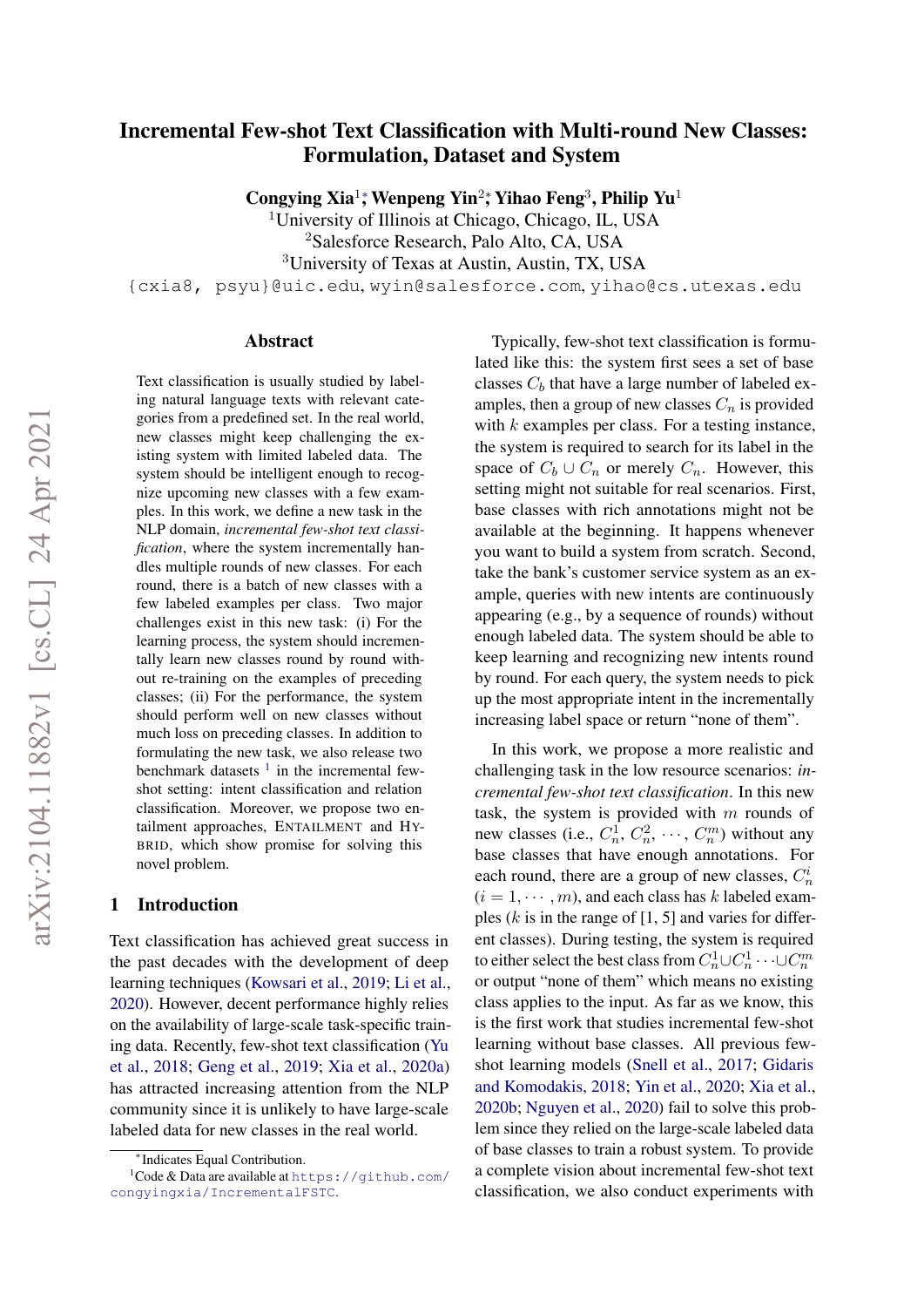additional base classes to compare with these baselines.

To evaluate the performance for different models, we build two benchmark datasets for this new problem. One is intent detection that aims at understanding the intents under user queries [\(Liu and](#page-8-6) [Lane,](#page-8-6) [2016;](#page-8-6) [Xia et al.,](#page-9-4) [2018\)](#page-9-4). This benchmark simulates a task like a bank's customer service as we mentioned. The other is relation classification which needs to determine the correct relation between two entities in a given sentence [\(Zeng et al.,](#page-9-5) [2014\)](#page-9-5). In reality, the relation types might be unlimited. For example, there are fine-grained relations or implicit relations that need entailment. In opendomain or open-form relation tasks, there always exists the problem of lack of annotations.

Another important feature of our benchmark datasets is that we do not provide dev sets. Existing systems are commonly evaluated on the dev set to choose the best training model. We claim that in real-world (incremental) few-shot applications, we cannot expect extra labeled data other than the  $k$  examples. This is in line with the observation in [Schick and Schütze](#page-8-7) [\(2020\)](#page-8-7). If a system has to rely on the dev set to find the best parameters, it is not suitable for the incremental few-shot setting.

Furthermore, we propose a novel approach, EN-TAILMENT, to solve this new problem. ENTAIL-MENT models the text classification problem in a textual entailment [\(Dagan et al.,](#page-8-8) [2013\)](#page-8-8) framework. To figure out if an input x belongs to a class  $y$ , ENTAILMENT tries to infer the truth value of  $y$ (i.e., a hypothesis), given the  $x$  (i.e., the premise). The main benefit of this formulation is that the system learns this task not only from label-specific examples, but more importantly, from the largescale entailment datasets. In other words, we make use of indirect supervision from textual entailment datasets to address the target few-shot task.

In summary, our contribution lies in three aspects. 1) We propose a new task named Incremental Few shot Text Classification with multi-round new classes. This task is more challenging and realistic for low resource scenarios. 2) We create and release two benchmark datasets to evaluate the performance of this new task. 3) We propose two novel models, ENTAILMENT and HYBRID, to solve this novel problem. Extensive experiments on these two datasets show the effectiveness of our proposed models.

## <span id="page-1-0"></span>2 Related Work

Incremental few-shot learning. As far as we know, there is no prior work in the NLP domain that studies incremental few-shot text classification. In this section, we mainly introduce some work in the computer vision domain. These works only assume that a single round of new classes  $C_n$  is appended to the base classes  $C_b$ . Generally, they will learn class representations for classification. Different approaches differ in the way of representing base classes and new classes. Hereafter, we use  $W_b$  and  $W_n$  as the representations for  $C_b$  and  $C_n$ , respectively.

[Snell et al.](#page-8-3) [\(2017\)](#page-8-3) proposes the Prototypical Network, in which both  $W_b$  and  $W_n$  are stored as the average embedding of the few-shot support images for a certain class. Although Prototypical Network was not designed for incremental few-shot learning, it can be easily adapted to the incremental setting by providing the representations for all the classes. It trains a nearest neighbor algorithm on the base classes and tests directly on the union of base and new classes. [Qi et al.](#page-8-9) [\(2018\)](#page-8-9) proposes an "imprinting" mechanism: the base representations  $W_b$  are learned through supervised pre-training (e.g., the weight matrix in a softmax classifier), and  $W_n$  are computed using the averaged representations like Prototypical Network.

In [Gidaris and Komodakis](#page-8-4) [\(2018\)](#page-8-4), the base representations  $W_b$  are learned through supervised pre-training. The representation of the  $i^{th}$  novel class  $(W_{n,i})$  comes from two origins: (i) the prototypical averaging,  $w_{avg}$ ; (ii) attention-weighted sum over base representations:  $w_{att}$ . Namely,  $W_{n,i} = \phi_{avg} \odot w_{avg} + \phi_{att} \odot w_{att}$ , where  $\phi_{avg}$ and  $\phi_{att}$  are learnable weight vectors. In the fewshot training stage, the original base classes  $C_b$ are split into "new base classes" and "fake novel classes" for each episode. In testing, the representations of novel classes,  $W_n$ , are constructed based on the k examples and  $W_b$ .

In [Ren et al.](#page-8-10) [\(2019\)](#page-8-10), both  $W_b$  and  $W_n$  are learned through supervised training:  $W_b$  are classifier parameters pre-trained on base classes,  $W_n$  are classifier parameters learned in new classes. During the training, the support set and the query set are constructed differently for new classes. The support set consists of examples only from new classes; the query set contains examples from both new classes and base classes (because the training goal is to maximize the performance of all classes). The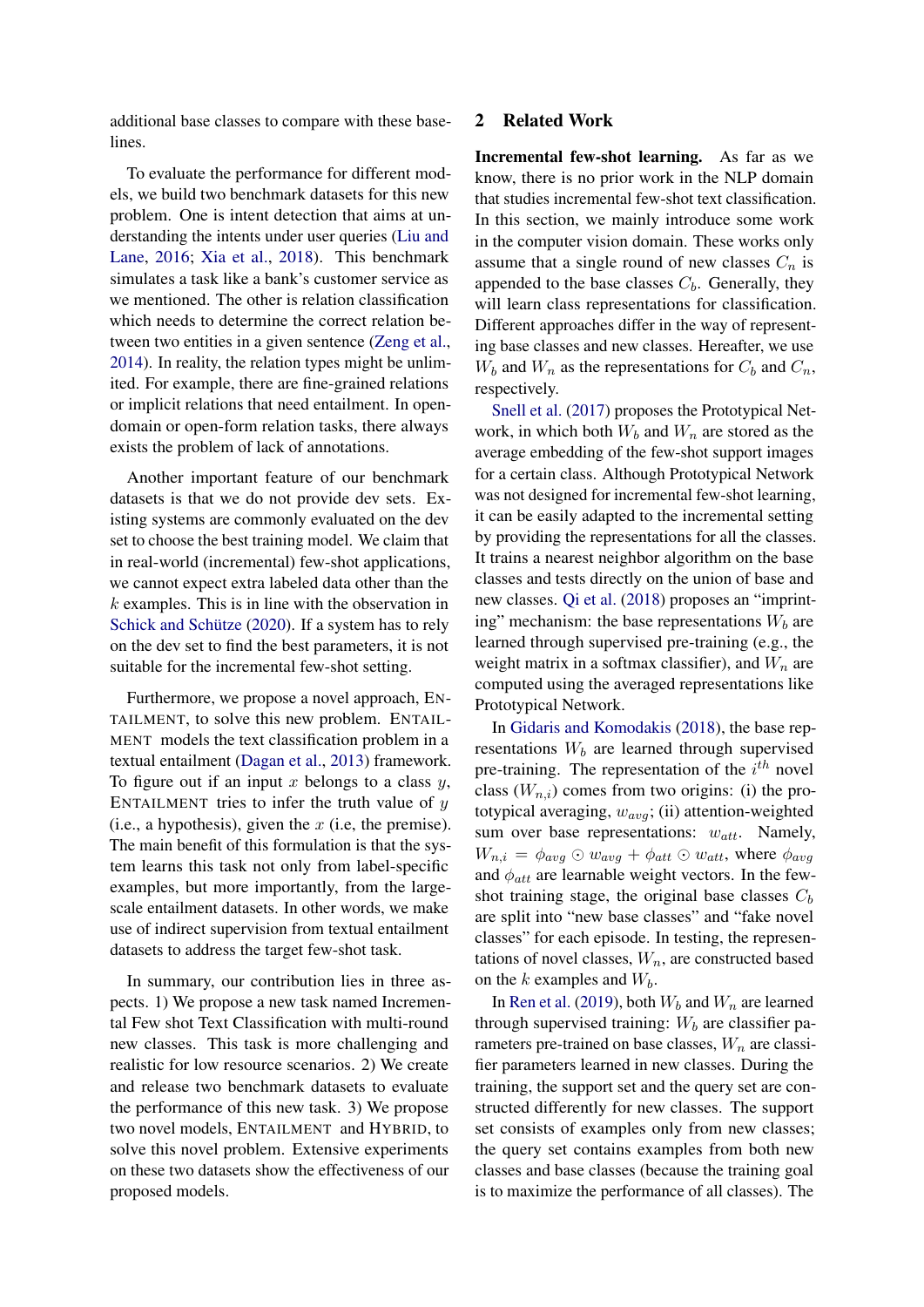training in this literature has two phases. The first phase is few-shot episode training which learns  $W_n$ , the second phase (called meta-learning training) optimizes the performance on the query set and regularizes the representations for new classes.

To summarize, compared with [Snell et al.](#page-8-3) [\(2017\)](#page-8-3) and [Qi et al.](#page-8-9) [\(2018\)](#page-8-9), both [Gidaris and Komodakis](#page-8-4) [\(2018\)](#page-8-4) and [Ren et al.](#page-8-10) [\(2019\)](#page-8-10) build connections between the representations of base classes and the new classes. However, these methods cannot be directly applied to our problem for the following reasons. (i) Despite the claims in some literature that they are dealing with incremental or dynamic few-shot problems, they only considered a single round of new classes [\(Qi et al.,](#page-8-9) [2018;](#page-8-9) [Gidaris and](#page-8-4) [Komodakis,](#page-8-4) [2018;](#page-8-4) [Ren et al.,](#page-8-10) [2019\)](#page-8-10). It is unclear if the system can keep the performance when multiround new classes are considered. (ii) During the training for the new classes, they often rely on extra labeled data other than the  $k$  examples, such as the query set in [Ren et al.](#page-8-10) [\(2019\)](#page-8-10). (iii) Different from their setting, we have an extra label "none-of-them" in incremental few-shot text classification. It's not guaranteed that the input, such as the customer's utterance, always falls into the range of seen labels.

Using textual entailment for text classification. [Zhang et al.](#page-9-6) [\(2020\)](#page-9-6) is a state-of-the-art paper for few-shot text classification. They propose a clustering-based classifier named discriminative nearest neighbor classification (DNNC). DNNC compares whether two examples are in the same class or not. A matching model  $S(x_i, x_j)$  is trained as a binary classifier, such that  $S(x_i, x_j)$  is close to 1.0 if  $x_i$  and  $x_j$  belong to the same class, otherwise close to 0.0. Thus, their model can be pre-trained with a large-scale textual entailment dataset. Given a test query  $x$ , they compare the test query with all the previous examples. The final prediction is made by searching the nearest neighbor which has the highest matching score  $S(x, x_i)$  with the query example. Their computation cost is high due to the comparision between all the utterance pairs.

Moreover, comparing whether two examples are in the same class is different from textual entailment. In textual entailment, a person reads a premise to infer that the hypothesis is true or not. The fact that two examples are in the same class does not mean they can entail each other. Thus, they cannot fully utilize the pre-trained entailment model. Instead, our proposed model, ENTAIL-MENT, entails the label with a given utterance, which is much more efficient and maximizes the utilization of the pre-trained entailment model.

[Yin et al.](#page-9-7) [\(2019\)](#page-9-7) is another work that utilizes textual entailment for zero-shot text classification. They convert the zero-shot text classification as a problem of filling a label for a hypothesis. For example, they combine "emotion" labels with the question "this text expresses ?", and ask the model if this hypothesis is true, given the text. This work more focuses on zero-shot learning and they need to propose different questions for different labels.

### <span id="page-2-1"></span>3 Problem Formulation

In this section, we give a formal description of the problem "incremental few-shot text classification" without base classes. Furthermore, we extend the problem with additional base classes.

Training data. In the incremental few-shot text classification setting, the system is provided with  $m$  rounds of new classes sequentially:  $\{C_n^1, \cdots, C_n^m\}$ . Each round  $C_n^i$  has h new classes, namely  $C_n^i = \{C_{n,1}^i, \cdots, C_{n,h}^i\}$ . Each new class only has k examples ( $k \in [1, 5]$ ). The value of k is not fixed and varies for different new classes in the same round, i.e.,  $k_{C_{n,s}^i} \neq k_{C_{n,t}^i}$ , where  $s, t \in [1, ..., h]$ . For the setting with additional base classes, the system can access a set of base classes  $C_b = \{C_{b,1}, C_{b,2}, \cdots, C_{b,g}\}.$  All the base classes  $C_b$  have enough labeled examples for training.

We create the multi-round setting to mimic the real-world scenario where there is a sequence of new classes coming to the system. Since we can only collect a handful of examples for the upcoming classes and the number of examples cannot be guaranteed, we set  $k \in [1, 5]$  and allow the flexibility that  $k_{C_{n,s}^i} \neq k_{C_{n,t}^i}$  in each round.

Development data. In the incremental few-shot setting, there are only  $k$  examples available for each new class. Thus, our formulation does not provide any development set to help select the best model. It is recommended to select hyperparameters based on experience or related tasks. In the experiments, we choose hyper-parameters like batch size based on the suggestions by Hugging-face<sup>[2](#page-2-0)</sup> and other papers like [Devlin et al.](#page-8-11) [\(2018\)](#page-8-11) and [Zhang et al.](#page-9-6) [\(2020\)](#page-9-6).

<span id="page-2-0"></span><sup>2</sup>[https://github.com/huggingface/](https://github.com/huggingface/transformers) [transformers](https://github.com/huggingface/transformers)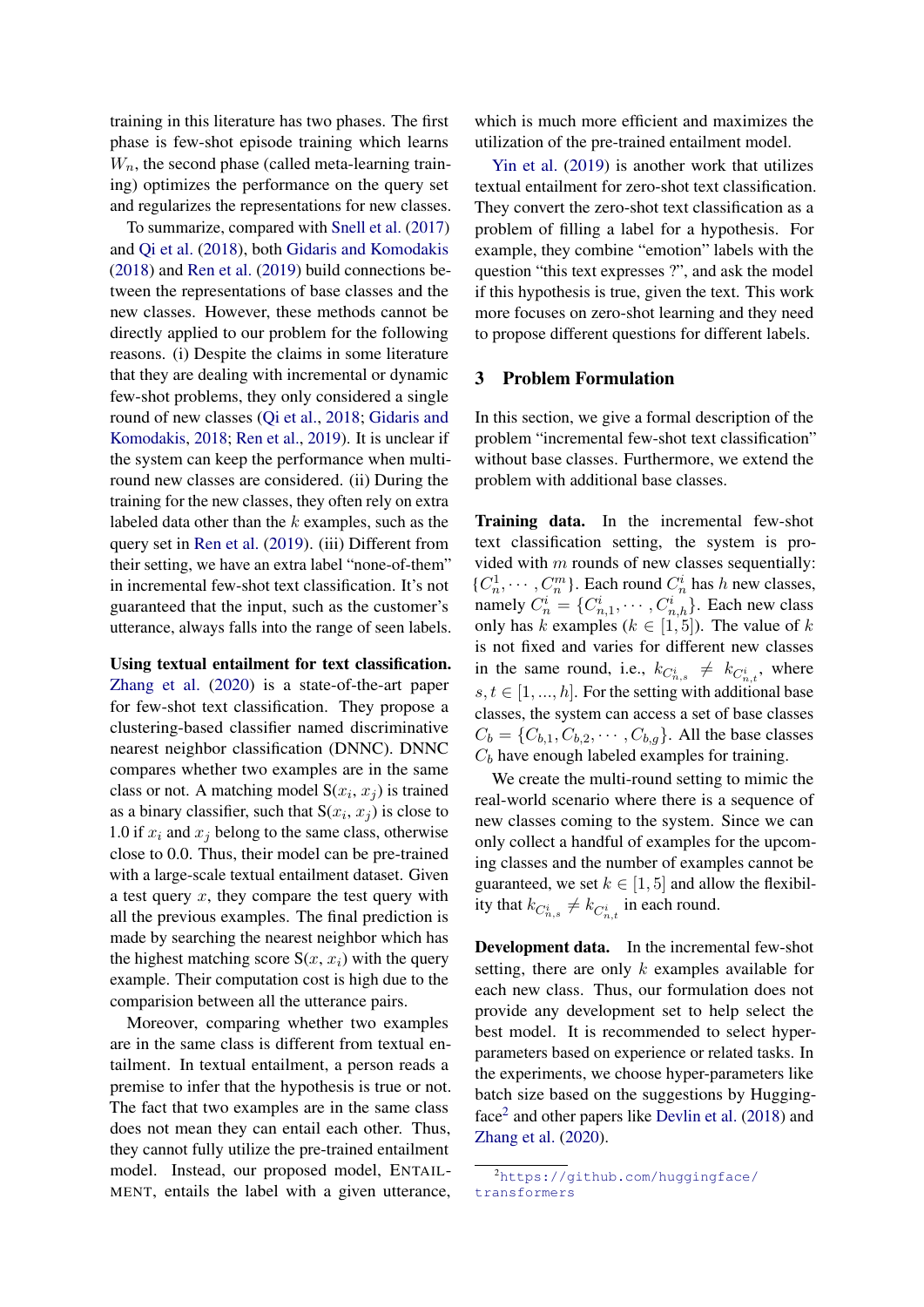Testing data. To evaluate the system, the test data consists of examples across all the classes. For the setting without base classes, the potential label space is  $C_n^1 \cup \cdots \cup C_n^m \cdots \cup C_o$ . For the setting with additional base classes, we search among all the classes in  $C_b \cup C_n^1 \cup \cdots \cup C_n^m \cdots \cup C_o$ .  $C_o$  is an extra out-of-distribution (OOD) class that consists of examples falling outside of all the seen classes. It gives us a chance to check the system's ability to detect instances that reject all the known classes. This is crucial for an open-set problem like incremental learning since there are always examples from upcoming classes that do not belong to any existing class.

**Requirements.** (i) For the training of  $i^{th}$  round  $C_n^i$ , the system can only access the newly added few-shot examples and label names in this round. The system is not allowed to re-train on the (full or partial) examples of preceding classes. (ii) For the evaluation, we care about the performance in different types of classes, including base classes, different rounds of new classes, and OOD classes in  $C<sub>o</sub>$ . We expect a system that can continuously recognize new classes with few-shot examples. In the meantime, the performance of preceding classes should be maintained. A system showing severer catastrophic forgetting is less preferred.

### 4 Our Model: ENTAILMENT

Our approach ENTAILMENT casts the text classification problem into textual entailment: the input text acts as a premise, the class name, such as "open a bank account" in intent detection , acts as a hypothesis. Then the question that if the input belongs to a class is equivalent to ask if the hypothesis is true given the premise. There are two benefits of transforming the text classification problem to entailment. First, we can make use of indirect supervision from a large-scale entailment dataset [\(Williams et al.,](#page-9-8) [2018\)](#page-9-8) to benefit the fewshot settings. Second, this enables us to utilize the few-shot examples as well as the information of the class names. Typical text classification approaches treat classes as indices. In fact, class names usually contain informative signals.

Entailment pairs. To transfer the text classification problem into textual entailment, we construct positive and negative entailment pairs for the training. Positive entailment pairs  $(x_i, y_i)$  are constructed with utterance  $x_i$  and its gold label name

 $y_i$ , where  $y_i \in C_b$  for base classes and  $y_i \in C_n^i$  for new classes. Negative entailment pairs consist of  $(x_i, y_j)$ , where  $y_j$  is an incorrect label in the current round. For base classes,  $y_j \in C_b$  but  $y_j \neq y_i$ ; for new classes,  $y_j \in C_n^i$  but  $y_j \neq y_i$ .

For each entailment pair  $(x, y)$  whether it is positive or negative, we concatenate its utterance x with the label  $y$  and fed it into the RoBERTa [\(Liu et al.,](#page-8-12) [2019\)](#page-8-12) encoder. Given an utterance  $x = (X_1, X_2, ..., X_{T_2})$  with  $T_1$  words and a label  $y = (Y_1, Y_2, ..., Y_{T_2})$  with  $T_2$  words, we add a special start-of-sequence ([CLS]) token at the beginning of the input and a special end-of-sequence ([SEP]) token at the end of each sentence. The whole input is ([CLS],  $X_1, X_2, ..., X_{T_1}$ , [SEP],  $Y_1$ ,  $Y_2, ..., Y_{T_2}$ , [SEP]). We use the [CLS] embedding output from the RoBERTa encoder with a fully connected layer for binary textual entailment:

$$
e = \text{RoBERTa}(x, y), \tag{1}
$$

$$
p = \text{softmax}(We + z), \tag{2}
$$

where  $h \in \mathbb{R}^d$  is the embedding for the [CLS] token,  $W \in \mathbb{R}^{2 \times d}$  and  $z \in \mathbb{R}^2$  are parameters.

Compared to [Zhang et al.](#page-9-6) [\(2020\)](#page-9-6), they discriminate whether two utterances  $(x_i, x_j)$  are in the same class or not.  $(x_i, x_j)$  is a positive pair if they belong to the same class, otherwise, it is a negative pair. To explore the potential of different combinations, we also propose a hybrid entailment model, HYBRID, that uses both (utterance, label) pairs  $(x_i, y_i)$  and (utterance, utterance) pairs  $(x_i, x_j)$ . In other words, we train HYBRID with pairs from both ENTAIL-MENT and DNNC [\(Zhang et al.,](#page-9-6) [2020\)](#page-9-6). In round  $C_n^i$  which contains h new classes and k examples for each class, ENTAILMENT generates  $h * k$  positive entailment pairs and  $(h-1) * h * k$  negative entailment pairs, while DNNC generates  $h*k*(k-1)$ positive pairs and  $h * (h - 1) * k^2$  negative pairs. HYBRID utilizes pairs from both models. For simplicity, we use the same  $k$  value for all new classes here; in real datasets, different new classes may have different numbers of few-shot examples. In that case, the number of generated pairs will change accordingly.

Training strategy. Both ENTAILMENT and HY-BRID are binary classification models that can utilize indirect supervision from textual entailment. Firstly, we pre-train these models with a large-scale entailment dataset [\(Williams et al.,](#page-9-8) [2018\)](#page-9-8). For each round, models are fine-tuned on the new classes in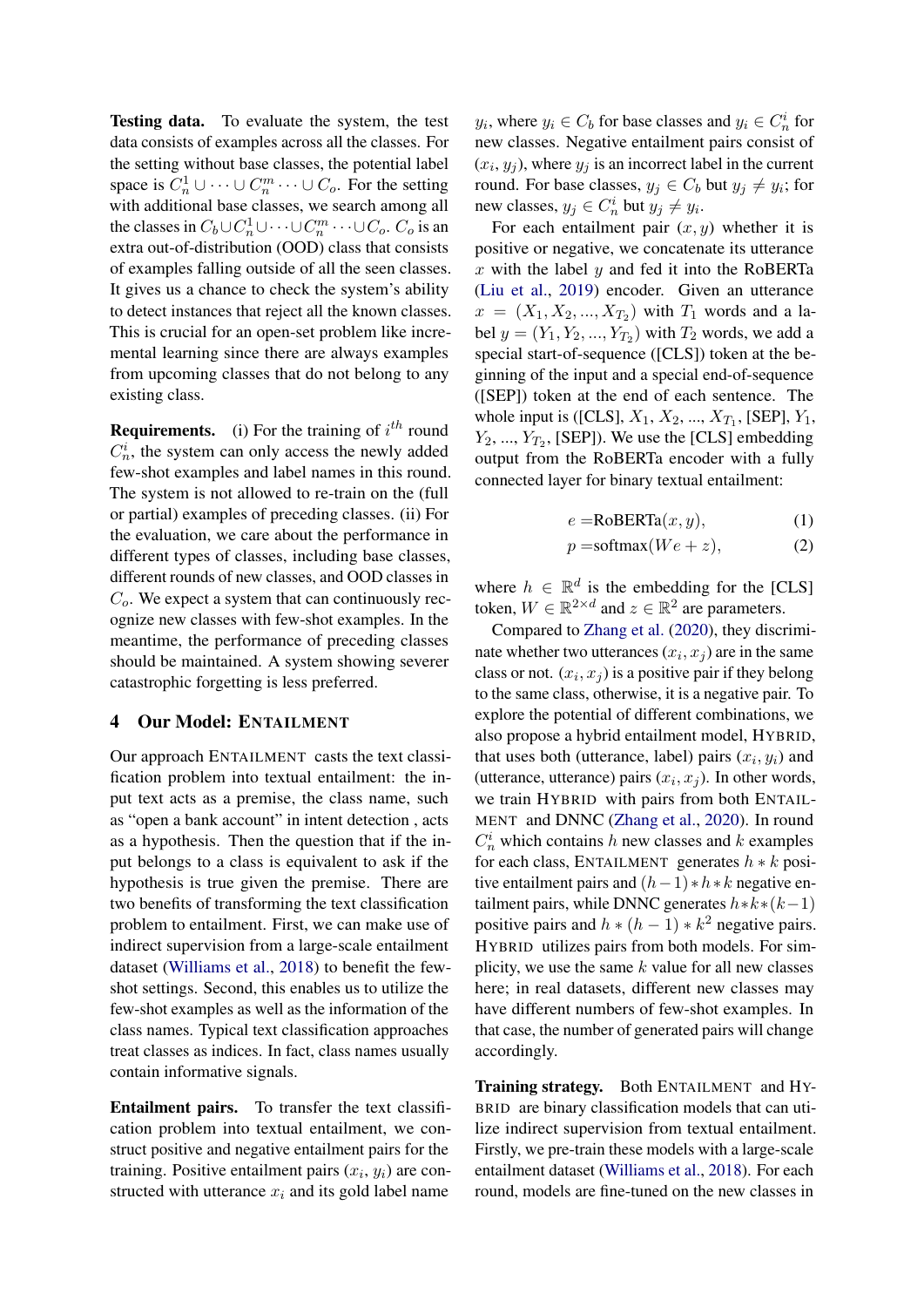$C_n^i$ . For the setting with additional base classes, we fine-tune the models on base classes first. Then we continuously fine-tune the models on new classes.

Inference strategy. After the training, we use the model to infer the class for a test input. For each input utterance, we generate entailment pairs by accompanying the utterance with all classes except  $C<sub>o</sub>$ . Each pair will get a score  $\lambda \in [0, 1]$  indicating whether this input belongs to the particular class or not.  $\lambda > 0.5$  indicates "YES", "No" otherwise. If there is at least one class labeled with "YES", the class with the maximal  $\lambda$  score is returned; otherwise, the system returns  $C<sub>o</sub>$ . We choose the threshold as 0.5 because entailment recognition is a binary classification problem.

Next, we compare our model with some related systems that can be potentially applied to the incremental few-shot text classification.

ENTAILMENT vs. Prototypical Network. Prototypical Network [\(Snell et al.,](#page-8-3) [2017\)](#page-8-3) tries to solve few-shot target tasks given a collection of training tasks. The few-shot learning problem solved in Prototypical network is slightly different from our incremental few-shot setting. In Prototypical Network, the label space for target tasks only contains the new classes. However, in the incremental fewshot setting, the target label space is continuously increasing by adding new classes. Due to this essential distinction, applying Prototypical Network to incremental few-shot are very likely to have performance drop on base classes when fine-tuning on new classes.

ENTAILMENT vs. Incremental few-shot approaches in computer vision. In Related Work, we introduced some typical approaches in computer vision that deal with the incremental few-shot problem. Those methods consistently try to learn representations for classes and examples separately (i.e., the  $W_b$  and  $W_n$  in Section [2\)](#page-1-0). In our model, there are no individual representation vectors for classes or examples. Instead, the model learns an overall representation vector for the whole (input, class) pair. Our solution enables the learning of the input and the class to interact with each other, which has widely demonstrated its superiority in modeling the relations of two elements [\(Yu et al.,](#page-9-9) [2020;](#page-9-9) [Zhang et al.,](#page-9-6) [2020\)](#page-9-6).

In addition, the approaches in computer vision mostly rely on large-scale labeled data for base classes to train a robust system. We would argue

<span id="page-4-3"></span>

|                                                                |        | <b>IFS-INTENT</b> |       | <b>IFS-RELATION</b> |        |       |  |
|----------------------------------------------------------------|--------|-------------------|-------|---------------------|--------|-------|--|
|                                                                | #class | #train            | #test | #class              | #train | #test |  |
| $C_b$                                                          | 20     | 2088              | 800   | 10                  | 5000   | 400   |  |
|                                                                | 10     | 30                | 400   | 10                  | 30     | 400   |  |
| $\displaystyle\begin{array}{c}C_n^1\\ C_n^2\\C_n^3\end{array}$ | 10     | 30                | 400   | 10                  | 30     | 400   |  |
|                                                                | 10     | 30                | 400   | 10                  | 30     | 400   |  |
| $C_n^4$                                                        | 10     | 30                | 400   | 10                  | 30     | 400   |  |
| $C_n^5$                                                        | 10     | 30                | 400   | 10                  | 30     | 400   |  |
| $C_{o}$                                                        |        |                   | 280   | 10                  |        | 400   |  |

Table 1: Statistics of two datasets: IFS-INTENT and IFS-RELATION.  $C_b$ : base classes; { $C_n^1, \dots, C_n^5$ }: five rounds of new classes;  $C_o$ : OOD classes. Note that  $C_o$ is never used for training.

that the base classes with rich annotations may not be available in real-world applications. Our system which can be pre-trained with entailment dataset, instead, does not rely on base classes. This makes our system more applicable to various scenarios.

## 5 Experiments

#### 5.1 Datasets

IFS-INTENT. This is our benchmark for incremental few-shot intent detection. IFS-INTENT is converted from BANKING77<sup>[3](#page-4-0)</sup> [\(Casanueva et al.,](#page-8-13) [2020\)](#page-8-13), which is a single-domain intent detection dataset comprising 13,083 annotated examples over 77 intents (average: 170 examples per intent). Each intent class is described by a short name, such as "get physical card", "lost or stolen card", etc. We randomly split the 77 intents into a base group (i.e.,  $C_b$ , 20 base classes), 5 rounds of new intents (i.e.,  $\{C_n^1, \dots, C_n^5\}$ , each round has 10 new classes), and a group of out-of-distribution intents (i.e.,  $C<sub>o</sub>$ , 7 ood classes).

IFS-RELATION. This is the benchmark for incremental few-shot relation classification. IFS-RELATION is converted from FewRel<sup>[4](#page-4-1)</sup> [\(Han et al.,](#page-8-14) [2018\)](#page-8-14), which is a large-scale relation classification dataset. FewRel contains relations from different domains, including Wikipedia [\(Vran-](#page-8-15)dečić and Krötzsch, [2014\)](#page-8-15), SemEval-2010 [\(Hen](#page-8-16)[drickx et al.,](#page-8-16) [2019\)](#page-8-16) and Pubmed<sup>[5](#page-4-2)</sup>. For classes in  $C_b$ ,  $C_n^1$ ,  $C_n^2$ ,  $C_n^3$ ,  $C_n^4$ , we randomly sample 10 classes from Wikipedia. Classes in  $C_n^5$  come from SemEval-2010 and classes in  $C<sub>o</sub>$  come from Pubmed.

<span id="page-4-0"></span><sup>3</sup>[https://github.com/PolyAI-LDN/](https://github.com/PolyAI-LDN/task-specific-datasets)

[task-specific-datasets](https://github.com/PolyAI-LDN/task-specific-datasets)

<span id="page-4-1"></span><sup>4</sup><https://github.com/thunlp/FewRel>

<span id="page-4-2"></span><sup>5</sup><https://www.ncbi.nlm.nih.gov/pubmed/>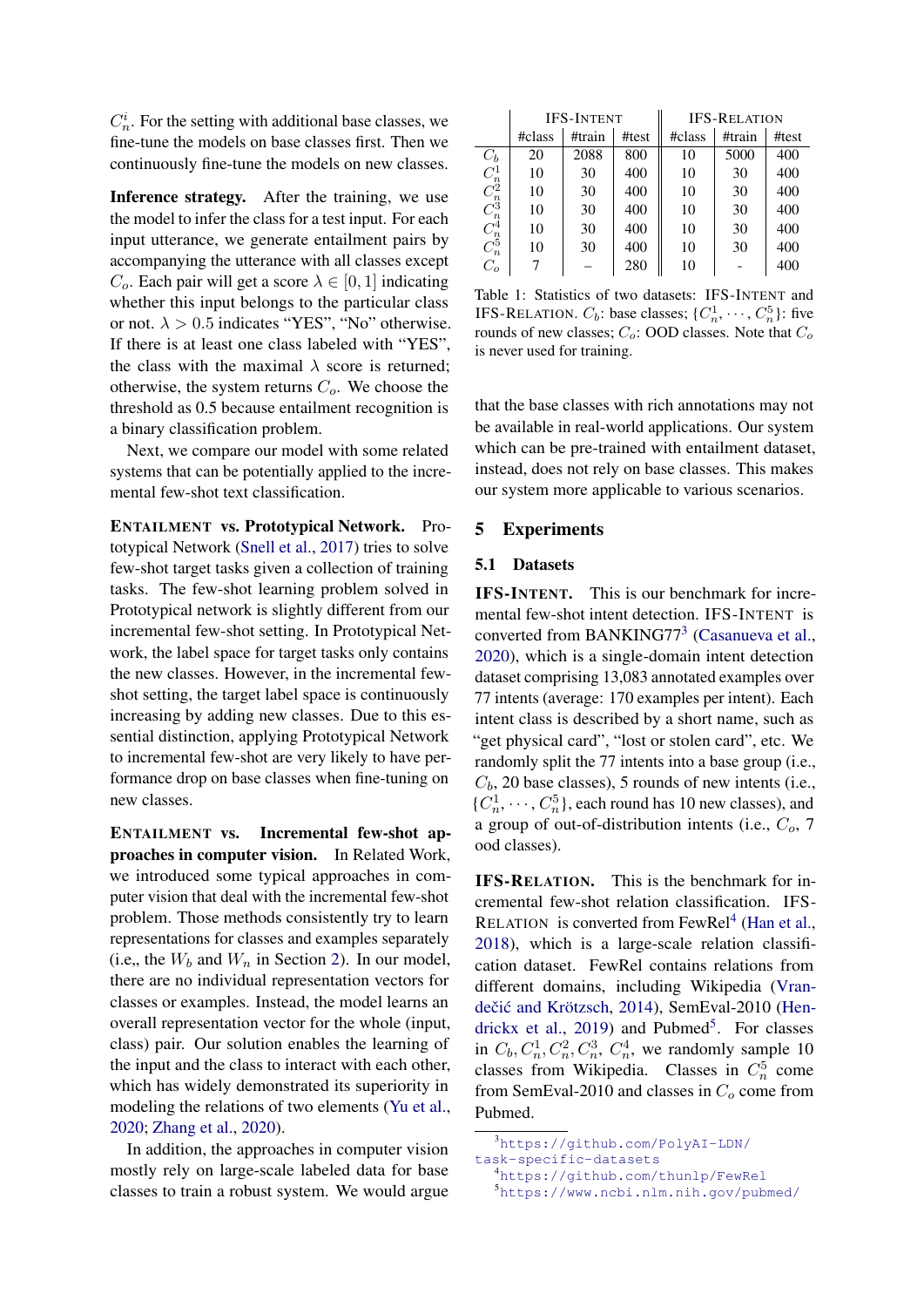<span id="page-5-0"></span>

|         |                   | $C_n^1$          | $C_n^2$          | $C_n^3$          | $C_n^4$          | $C^5_n$          | $C_{o}$          |
|---------|-------------------|------------------|------------------|------------------|------------------|------------------|------------------|
| $C_n^1$ | <b>DNNC</b>       | $55.50 + 2.27$   |                  |                  |                  |                  | $72.29 + 0.20$   |
|         | <b>ENTAILMENT</b> | $65.17 \pm 1.36$ |                  |                  |                  |                  | $75.43 \pm 0.41$ |
|         | <b>HYBRID</b>     | $70.08 \pm 0.77$ |                  |                  |                  |                  | 78.25±0.19       |
|         | <b>DNNC</b>       | $64.58 + 0.42$   | $77.75 + 1.08$   |                  |                  |                  | $61.72 + 0.90$   |
| $C_n^2$ | <b>ENTAILMENT</b> | $64.08 \pm 2.04$ | $76.33 + 1.01$   |                  |                  |                  | $64.68 + 0.71$   |
|         | <b>HYBRID</b>     | 74.25±1.34       | $86.67 \pm 1.01$ |                  |                  |                  | $64.39 \pm 0.27$ |
|         | <b>DNNC</b>       | $65.25 + 1.67$   | $79.58 \pm 1.50$ | $64.67 + 1.93$   |                  |                  | $50.25 + 0.52$   |
| $C_n^3$ | <b>ENTAILMENT</b> | $75.50 \pm 1.63$ | $83.83 \pm 0.62$ | $75.25 + 1.24$   |                  |                  | $56.56 \pm 2.43$ |
|         | <b>HYBRID</b>     | $74.25 \pm 1.08$ | $85.92 \pm 1.05$ | $76.58 \pm 1.05$ |                  |                  | $53.09 \pm 1.73$ |
| $C_n^4$ | <b>DNNC</b>       | $66.75 + 0.54$   | $79.08 \pm 0.51$ | $60.50 + 2.35$   | $62.25 + 1.08$   |                  | $42.56 + 0.76$   |
|         | <b>ENTAILMENT</b> | $68.33 \pm 1.16$ | $72.67 \pm 0.77$ | $68.58 \pm 1.90$ | $69.50 \pm 1.34$ |                  | $53.92 \pm 0.75$ |
|         | <b>HYBRID</b>     | $73.75 + 1.41$   | $85.50 \pm 1.06$ | $71.67 \pm 1.53$ | $75.83 + 2.44$   |                  | $52.75 \pm 0.63$ |
| $C_n^5$ | <b>DNNC</b>       | $65.33 + 0.62$   | $76.75 \pm 1.59$ | $62.83 + 3.17$   | $59.75 + 2.83$   | $57.25 \pm 2.32$ | $36.66 + 1.07$   |
|         | <b>ENTAILMENT</b> | $67.58 \pm 0.82$ | 73.50 ± 1.24     | $67.83 \pm 0.47$ | $71.83 \pm 0.66$ | $73.75 \pm 0.74$ | $50.95 \pm 0.68$ |
|         | <b>HYBRID</b>     | $70.75 \pm 1.27$ | $82.50 \pm 1.27$ | $72.42 \pm 0.96$ | $76.67 \pm 1.05$ | $71.00 \pm 0.41$ | $47.05 \pm 1.60$ |

Table 2: System performance without base classes on the benchmark IFS-INTENT. Horizontal direction: different groups of testing classes (base classes  $C_b$ , five rounds of novel classes  $(C_n^1, \dots, C_n^5)$  and the OOD classes  $C_o$ ); vertical direction: timeline of incremental learning over new rounds of novel classes. Numbers are averaged over results of three random seeds.

<span id="page-5-1"></span>

|                   |                   | $C_n^1$          | $C_n^2$          | $C_n^3$          | $C_n^4$          | $C_n^5$          | $C_{\alpha}$      |
|-------------------|-------------------|------------------|------------------|------------------|------------------|------------------|-------------------|
| $C_n^1$           | <b>DNNC</b>       | $12.17 \pm 0.88$ |                  |                  |                  |                  | $28.89 \pm 13.39$ |
|                   | <b>ENTAILMENT</b> | $67.17 \pm 1.20$ |                  |                  |                  |                  | $82.03 \pm 6.36$  |
| $C_n^2$           | <b>DNNC</b>       | $6.47 \pm 1.02$  | $5.28 \pm 0.75$  |                  |                  |                  | $73.97 + 4.83$    |
|                   | ENTAILMENT        | $51.67 \pm 5.02$ | $53.00 \pm 3.01$ |                  |                  |                  | $81.61 \pm 4.71$  |
| $\mathbb{C}^3_n$  | <b>DNNC</b>       | $3.5 \pm 1.26$   | $3.83 \pm 0.51$  | $2.28 + 1.09$    |                  |                  | 74.56±5.56        |
|                   | <b>ENTAILMENT</b> | $52.83 \pm 0.66$ | $36.50 \pm 6.82$ | $56.33 \pm 3.50$ |                  |                  | $44.06 \pm 20.17$ |
| $C_n^4$           | <b>DNNC</b>       | $1.67 \pm 0.89$  | $2.39 \pm 0.45$  | $2.64 \pm 0.92$  | $4.31 + 0.41$    |                  | $43.1 \pm 13.97$  |
|                   | <b>ENTAILMENT</b> | $40.58 \pm 3.71$ | $42.17 + 5.87$   | $47.17 \pm 7.74$ | $34.92 + 4.09$   |                  | $78.57 + 2.15$    |
| $\mathcal{C}_n^5$ | <b>DNNC</b>       | $1.47 \pm 0.39$  | $2.44 \pm 0.7$   | $2.64 + 1.44$    | $1.08 + 1.12$    | $2.42 \pm 0.35$  | $20.03 + 7.29$    |
|                   | <b>ENTAILMENT</b> | $32.08 \pm 7.00$ | $34.75 \pm 2.16$ | $37.67 + 7.29$   | $24.58 \pm 2.63$ | $22.50 \pm 3.18$ | $22.29 + 14.49$   |

Table 3: System performance without base classes on the benchmark IFS-RELATION.

Details for two datasets are reported in Table [1.](#page-4-3) For both benchmarks, we first split the classes into different rounds according to the setting illustrated in Table [1.](#page-4-3) Then we split the train/test examples provided by the original dataset into different rounds according to the split classes. For the new classes in each round, we randomly split 10 new classes into 5 groups (each with 2 classes) and intentionally let the 5 groups have different sizes of k-shot examples ( $k \in [1, 5]$ ).

#### 5.2 Experimental setting

Baselines. Since this is the first work that studies the incremental few-shot text classification problem, there is no prior system that deals with exactly the same task. In the setting without base classes, most few-shot learning models didn't work. We compare our proposed model ENTAILMENT with another work [\(Zhang et al.,](#page-9-6) [2020\)](#page-9-6) which also solves text classification as a textual entailment problem and use large-scale entailment datasets for pretraining. Together, their hybrid model, HYBRID, is also compared. In the setting with additional base

classes, we further compare two few-shot learning models [\(Snell et al.,](#page-8-3) [2017;](#page-8-3) [Gidaris and Komodakis,](#page-8-4) [2018\)](#page-8-4) adapted from the computer vision field. For these two baselines, we replace their encoders with RoBERTa to fit into the text classification task.

• DNNC. [Zhang et al.](#page-9-6) [\(2020\)](#page-9-6) proposed a discriminate nearest neighbor classifier. They decide whether two utterances are in the same class or not and make predictions by assigning the label of the nearest neighbor among all the examples.

• Prototypical Network [\(Snell et al.,](#page-8-3) [2017\)](#page-8-3). We train the Prototypical Network on base classes with the episode training method. For each round  $C_n^i$ , representations for new classes are calculated as the average embedding of  $k$ -shot examples. Given a query example, the label is predicted with its nearest neighbor among all the class representations.

• DyFewShot [\(Gidaris and Komodakis,](#page-8-4) [2018\)](#page-8-4). We introduced this baseline in Section [2.](#page-1-0) For this baseline, we extend this baseline to address multiround few-shot classes: for the present round  $C_n^t$ ,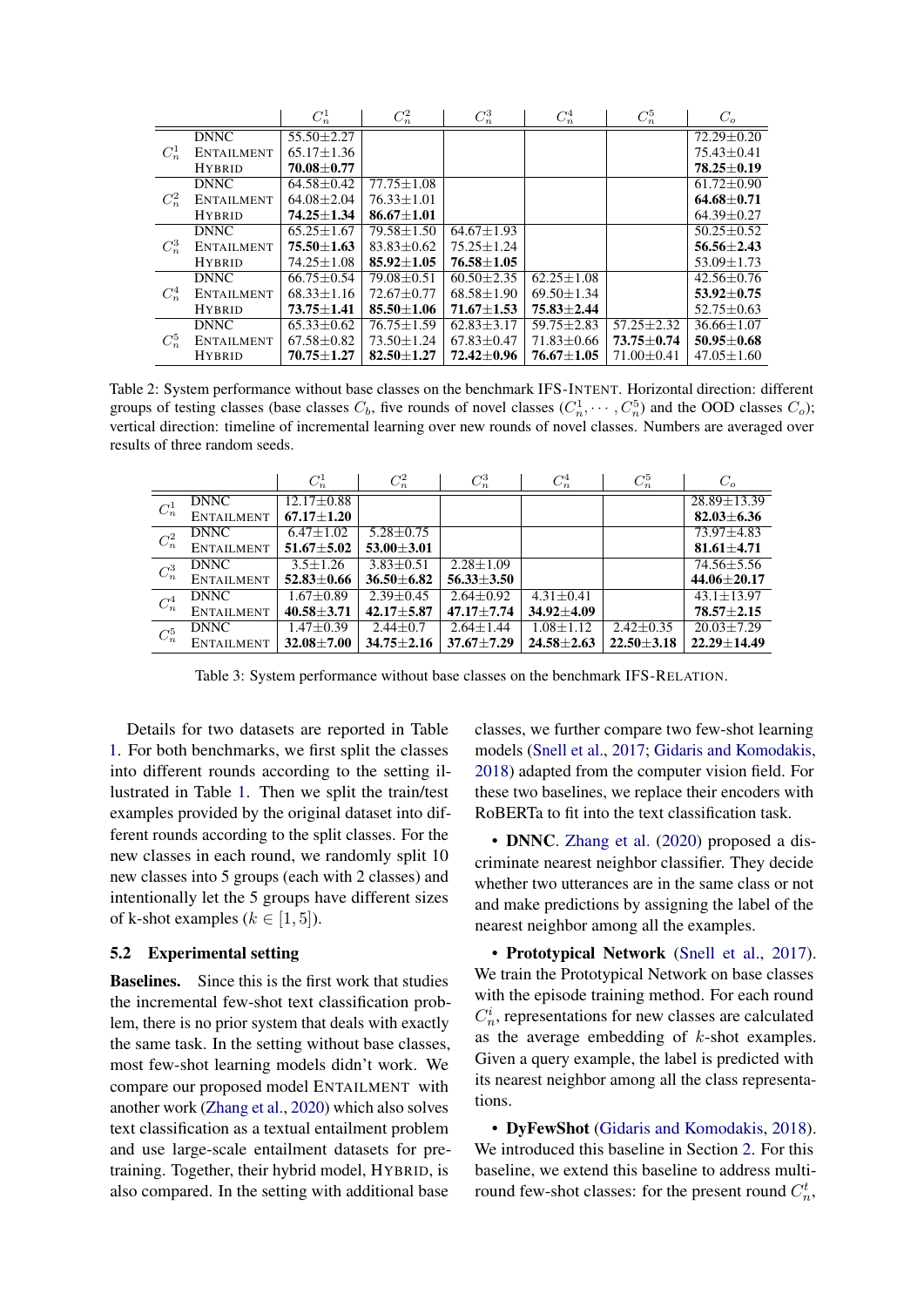<span id="page-6-0"></span>

Figure 1: Average performance on new classes in different rounds. The x axis is the number of round and y is the average accuracy on new classes in this round.

all the preceding classes, including that in  $C_b$  and  $\{C_n^1 \cdots, C_n^{t-1}\}$ , are viewed as "base classes".

Implementation and setting. For DNNC, EN-TAILMENT, and HYBRID, we use the MNLI [\(Williams et al.,](#page-9-8) [2018\)](#page-9-8) dataset to pre-train these models. All systems are implemented through the Huggingface Transformers package. For both pretraining and fine-tuning, we set the learning rate as 1e-6, the batch size is 16. We run 20 epochs for the pre-training. For the fine-tuning process, we run 5 epochs on IFS-INTENT and 50 epochs on IFS-RELATION. We run the same program with 3 different seeds and report the average performance. Accuracy is reported for  $\{C_b, C_n^1, \dots, C_n^5\}$  and F1 score for  $C<sub>o</sub>$ .

## 5.3 Experimental results

As the problem formulation presented in Section [3,](#page-2-1) we want to investigate two questions.  $Q_1$ : can our system get better performance on each round?  $Q_2$ : can our system hold more stable performance during the incremental learning process? We answer these questions separately under the incremental learning setting with or without base classes.

Incremental learning without base classes. Tables [2](#page-5-0)∼[3](#page-5-1) list the results on two benchmarks, IFS-INTENT and IFS-RELATION , for the setting without base classes, respectively. For the IFS-INTENT benchmark, we compare ENTAIL-MENT with DNNC, together with their hybrid model HYBRID for 5 rounds. For the IFS-RELATION benchmark, we only compare ENTAIL-MENT with DNNC since HYBRID is not applicable for this dataset. The label (relation type) is not compatible with the input instance (an utterance

<span id="page-6-1"></span>

(a) Average Performance. (b) Performance drop rate.

Figure 2: Performance analysis on IFS-INTENT with base classes. In Figure (a), X axis is the number of round, where 0 indicates the round of base classes; Y axis is the average performance on all the seen classes in this round (including base classes  $C_b$  and new classes  $C_n^1$ , ...,  $C_n^i$ ). In Figure (b), X axis indicates a subset of classes, where 0 indicates base classes and 1 indicates new classes in  $C_n^1$ ; Y axis is the performance drop rate d for different subsets.

with an entity pair). Therefore, we can not mix the pairs from these two models (ENTAILMENT and DNNC) to train a hybrid model.

As for question  $Q_1$ , we find that ENTAIL-MENT and HYBRID outperform all the baselines. These results show the effectiveness of formalizing text classification as a textual entailment problem. For the benchmark IFS-INTENT , the hybrid model, HYBRID, achieves the best performance since it has the largest number of entailment pairs (by combining pairs from two models) for the training. It shows in the extreme case that no base classes are available, the more data the better. For the benchmark IFS-RELATION, this task is much more difficult compared to intent detection due to the complicity of the training examples (utterances with entity pairs). DNNC does not perform well for this task since comparing two complex examples can not benefit from the pre-training entailment model.

As for  $\mathcal{Q}_2$ , we show the average performance change on new classes in Figure [1.](#page-6-0) For IFS-INTENT, the average performance of new classes increases in the beginning then drops for the remaining rounds. This might due to the lack of training data in the first found. For IFS-RELATION, the average performance drops dramatically due to this task is much more difficult.

Incremental learning with base classes. The results on IFS-INTENT with base classes are shown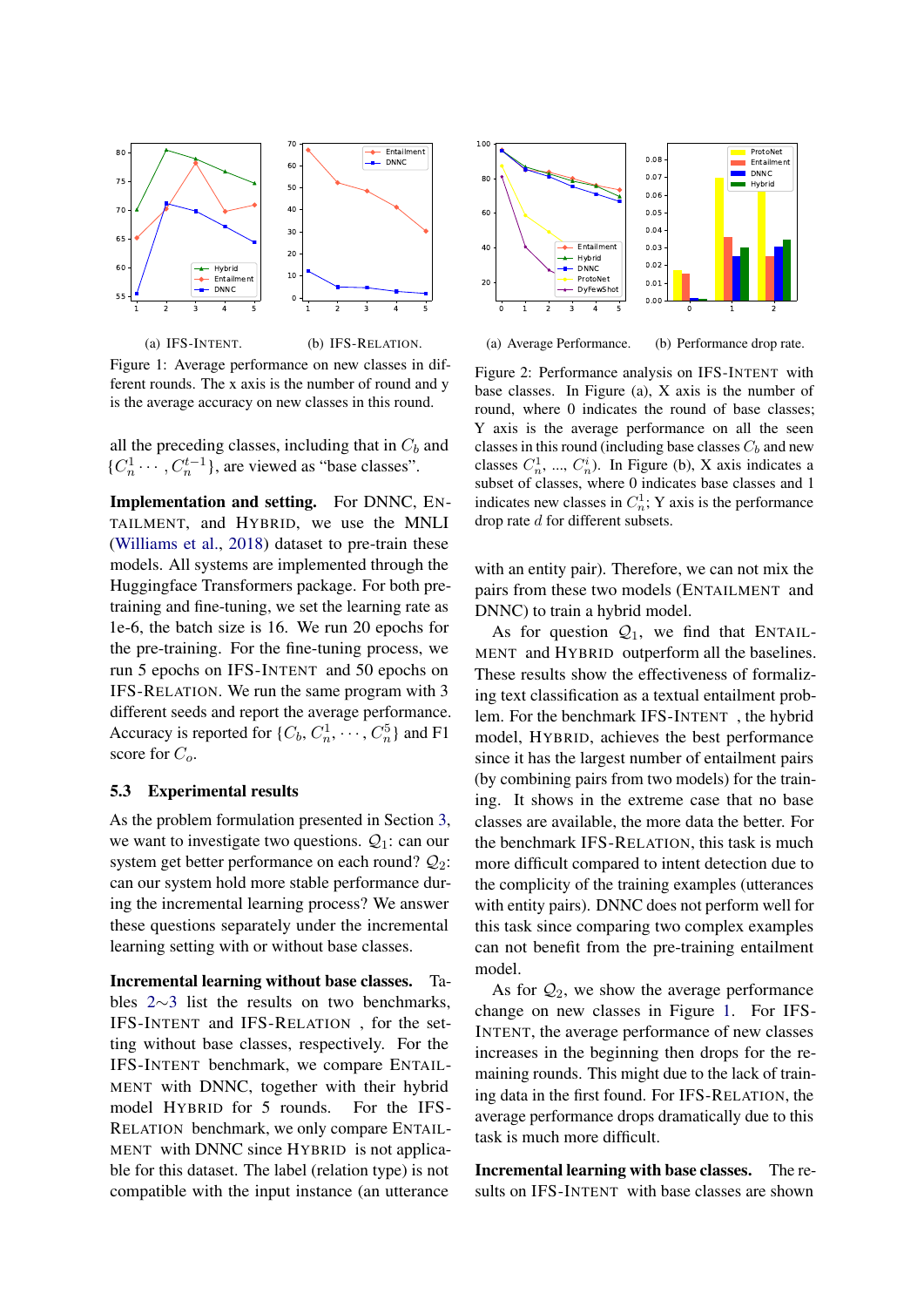<span id="page-7-0"></span>

|         |                   | $C_b$            | $C_n^1$          | $C_n^2$          | $C_n^3$          | $C_n^4$          | $C_n^5$          | $C_o$                   |
|---------|-------------------|------------------|------------------|------------------|------------------|------------------|------------------|-------------------------|
| $C_h$   | ProtoNet          | $87.25 \pm 0.10$ |                  |                  |                  |                  |                  | $53.4 \pm 10.68$        |
|         | DyFewShot         | $81.04 \pm 1.91$ |                  |                  |                  |                  |                  | $55.01 \pm 2.52$        |
|         | <b>DNNC</b>       | $95.96 \pm 0.68$ |                  |                  |                  |                  |                  | $61.89 \pm 4.78$        |
|         | <b>ENTAILMENT</b> | $96.42 \pm 0.41$ |                  |                  |                  |                  |                  | $64.73 \pm 3.84$        |
|         | <b>HYBRID</b>     | $96.12 \pm 0.12$ |                  |                  |                  |                  |                  | $58.92 \pm 1.22$        |
|         | ProtoNet          | $85.83 \pm 1.94$ | $31.67 \pm 1.48$ |                  |                  |                  |                  | $43.66 \pm 3.08$        |
|         | DyFewShot         | $81.29 \pm 1.56$ | $00.00 \pm 0.00$ |                  |                  |                  |                  | $39.33 \pm 1.25$        |
| $C_n^1$ | <b>DNNC</b>       | $95.75 \pm 0.41$ | $74.83 \pm 1.64$ |                  |                  |                  |                  | $64.54 \pm 2.02$        |
|         | <b>ENTAILMENT</b> | $94.42 \pm 0.21$ | $75.42 \pm 1.56$ |                  |                  |                  |                  | $56.38 \pm 5.29$        |
|         | <b>HYBRID</b>     | $95.62 \pm 1.00$ | $77.75 \pm 0.25$ |                  |                  |                  |                  | $58.41 \pm 5.10$        |
|         | ProtoNet          | $83.92 \pm 0.33$ | $24.92 \pm 5.54$ | $38.83 \pm 3.43$ |                  |                  |                  | $31.14 \pm 9.83$        |
|         | DyFewShot         | $81.29 \pm 1.56$ | $00.00 \pm 0.00$ | $00.50 \pm 0.71$ |                  |                  |                  | $33.94 \pm 1.42$        |
| $C_n^2$ | <b>DNNC</b>       | $95.42 \pm 0.62$ | 72.92±4.37       | $75.08 \pm 3.30$ |                  |                  |                  | $49.02 \pm 3.23$        |
|         | <b>ENTAILMENT</b> | $94.29 \pm 0.16$ | $71.92 \pm 1.45$ | $84.83 \pm 1.33$ |                  |                  |                  | $48.12 \pm 3.20$        |
|         | <b>HYBRID</b>     | $96.44 \pm 0.19$ | $76.75 \pm 2.75$ | $75.00 \pm 1.00$ |                  |                  |                  | $42.11 \pm 0.30$        |
|         | ProtoNet          | $81.08 \pm 2.06$ | $24.33 \pm 5.54$ | $30.67 \pm 6.17$ | $22.50 \pm 1.34$ |                  |                  | $\sqrt{23.62} \pm 6.99$ |
|         | DyFewShot         | $81.29 \pm 1.56$ | $00.00 \pm 0.00$ | $00.50 \pm 0.71$ | $00.00 \pm 0.00$ |                  |                  | $27.48 \pm 1.24$        |
| $C_n^3$ | <b>DNNC</b>       | $95.67 \pm 0.33$ | $68.17 \pm 2.37$ | $66.33 \pm 5.02$ | $71.25 \pm 3.78$ |                  |                  | $45.69 \pm 1.73$        |
|         | <b>ENTAILMENT</b> | $92.71 \pm 0.41$ | $70.75 \pm 0.54$ | $82.83 \pm 2.16$ | $73.92 \pm 2.52$ |                  |                  | $29.34 \pm 3.31$        |
|         | <b>HYBRID</b>     | 95.44±0.44       | $73.62 \pm 0.62$ | $71.62 \pm 2.62$ | 73.50 $\pm$ 0.75 |                  |                  | $33.69 \pm 3.66$        |
|         | ProtoNet          | $81.17 \pm 2.52$ | $17.83 \pm 2.58$ | $31.75 \pm 0.94$ | $24.92 \pm 1.90$ | $22.25 \pm 3.19$ |                  | $28.19 \pm 4.78$        |
|         | DyFewShot         | $81.54 \pm 1.71$ | $00.25 \pm 0.35$ | $00.17 \pm 0.24$ | $00.00 \pm 0.00$ | $00.00 \pm 0.00$ |                  | $23.52 \pm 1.51$        |
| $C_n^4$ | <b>DNNC</b>       | $95.29 \pm 0.16$ | $68.75 \pm 2.35$ | $66.75 \pm 3.82$ | $67.00 \pm 3.40$ | $57.75 \pm 1.41$ |                  | $42.09 \pm 3.72$        |
|         | <b>ENTAILMENT</b> | $91.67 \pm 0.36$ | $65.92 \pm 2.18$ | 79.92±1.78       | $73.75 \pm 0.74$ | $69.08 \pm 0.12$ |                  | $45.73 \pm 2.80$        |
|         | <b>HYBRID</b>     | $95.69 \pm 0.06$ | $72.12 \pm 0.62$ | $67.75 \pm 1.25$ | $70.25 \pm 0.25$ | $72.62 \pm 1.38$ |                  | $38.85 \pm 0.89$        |
| $C_n^5$ | ProtoNet          | $80.00 \pm 2.65$ | $21.83 \pm 5.45$ | $29.17 \pm 3.70$ | $24.67 \pm 3.12$ | $23.17 \pm 3.60$ | $30.33 \pm 4.17$ | $29.24 \pm 2.96$        |
|         | DyFewShot         | $81.50 \pm 1.27$ | $00.08 \pm 0.12$ | $00.83 \pm 0.62$ | $00.00 \pm 0.00$ | $00.00 \pm 0.00$ | $00.50 \pm 0.71$ | $21.23 \pm 1.34$        |
|         | <b>DNNC</b>       | $95.12 \pm 0.47$ | $67.50 \pm 0.89$ | $67.92 \pm 4.70$ | $64.42 \pm 4.17$ | $52.42 \pm 1.20$ | $53.33 \pm 2.09$ | $30.46 \pm 5.92$        |
|         | <b>ENTAILMENT</b> | 89.17±0.60       | $65.08 \pm 2.45$ | 78.50 $\pm$ 0.94 | $69.08 \pm 1.12$ | $68.25 \pm 0.35$ | $70.67 \pm 1.30$ | 39.48 ± 1.45            |
|         | <b>HYBRID</b>     | $95.56 \pm 0.06$ | $68.75 \pm 2.75$ | $67.38 \pm 0.62$ | $63.75 \pm 1.75$ | $65.12 \pm 3.62$ | $61.62 \pm 2.38$ | $37.65 \pm 0.44$        |

Table 4: System performance with base classes on the benchmark IFS-INTENT.

in Table [4.](#page-7-0) We compare our systems ENTAIL-MENT and HYBRID with three baselines: DNNC, ProtoNet, and DyFewShot. This setting is evaluated incrementally on base classes, five rounds of new classes, and OOD.

As for question  $Q_1$ , we summarize our observations as follows. (i) Pre-trained models (ENTAILMENT, HYBRID, and DNNC) work much better than few-shot learning methods (ProtoNet and DyFewShot) which means pre-training from a large-scale entailment dataset helps a lot in this setting. (ii) Our proposed models, ENTAILMENT and HYBRID obtain comparable performances and they outperform all the other baselines consistently in all test classes for the whole timeline. This shows the effectiveness of our proposed method of generating (utterance, label) entailment pairs.

To answer  $\mathcal{Q}_2$  in this setting, we propose a new evaluation metric, performance drop rate d, to evaluate the performance change along the timeline, i.e., how fast the performance drops when adding new rounds of classes into the system. For example, the performances on base classes decrease when incrementally adding five rounds of new classes into the system. Given a list of performance results for a

certain subset of classes (for example, base classes) on m rounds,  $r = (r_1, r_2, ..., r_m)$ , we calculate the performance drop rate as the average drop rate of different rounds  $\tilde{d} = \frac{1}{m-1} \sum_{i=0}^{m-1} (r_i - r_{i+1})/r_i$ . In the experiments, we calculate  $d$  for four methods on base classes, new classes in round1 and round2 separately. The average drop rate of DyFewShot is not reported since there are 0.0 values in the performance.

In Figure [2,](#page-6-1) we show the average performance on all the seen classes in different rounds (including base classes and all the seen new classes) in (a) and the performance drop rate  $d$  in (b). As shown in Figure [2](#page-6-1) (a), the average performance drops with the increase of round numbers. We can also observe that our proposed models ENTAILMENT and HYBRID achieve the best performance on the average performance on all the seen classes, including base classes and new classes. Figure [2](#page-6-1) (b) shows the the performance drop rate  $d$  for different models. ProtoNet and ENTAILMENT have higher drop rate than DNNC and HYBRID on base classes. For new classes in round1 and round2, the drop rate on ProtoNet is much higher than all the entailment methods. In summary, ENTAILMENT achieves the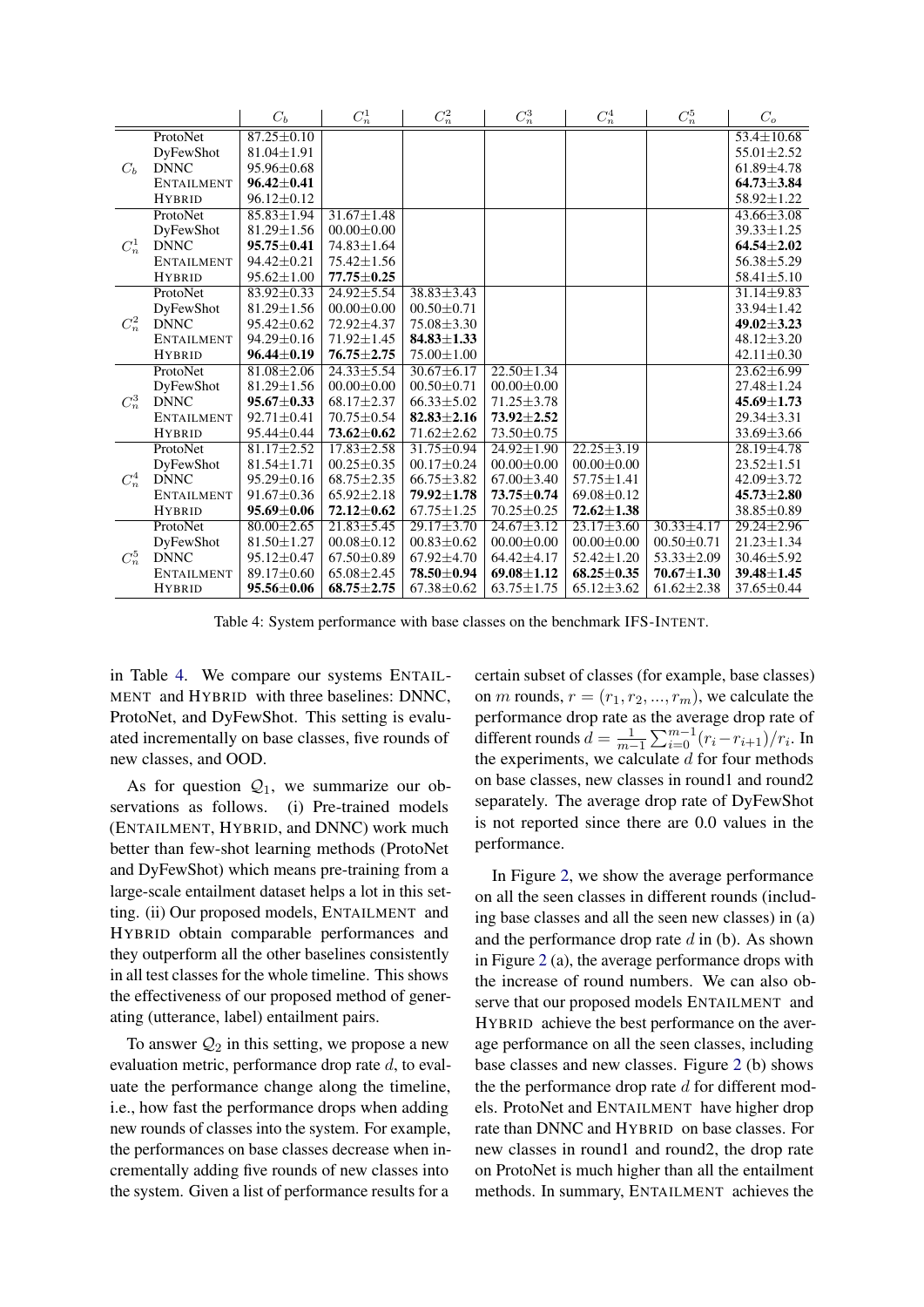best performance on the average accuracy of all seen classes, while DNNC is more stable and has a lower performance drop rate. HYBRID combines the advantages of both models by combining these two models together.

## 6 Conclusion

In this work, we define a new challenge in the NLP domain, incremental few-shot text classification with multi-round new classes in two settings: with or without base classes. In addition to the problem formulation, we also release two benchmark datasets for this particular challenge: IFS-INTENT and IFS-RELATION. Two approaches, ENTAILMENT and HYBRID are proposed to solve this problem. They convert the text classification problem into textual entailment and make the maximum utilization of the pre-training textual entailment model. Extensive experiments are conducted and the results consistently show the effectiveness of our proposed models.

## Acknowledgments

We thank the reviewers for their valuable comments. This work is supported in part by NSF under grants III-1763325, III-1909323, and SaTC-1930941.

## References

- <span id="page-8-13"></span>Iñigo Casanueva, Tadas Temčinas, Daniela Gerz, Matthew Henderson, and Ivan Vulić. 2020. Efficient intent detection with dual sentence encoders. *arXiv preprint arXiv:2003.04807*.
- <span id="page-8-8"></span>Ido Dagan, Dan Roth, Mark Sammons, and Fabio Massimo Zanzotto. 2013. Recognizing textual entailment: Models and applications. *Synthesis Lectures on Human Language Technologies*, 6(4):1–220.
- <span id="page-8-11"></span>Jacob Devlin, Ming-Wei Chang, Kenton Lee, and Kristina Toutanova. 2018. Bert: Pre-training of deep bidirectional transformers for language understanding. *arXiv preprint arXiv:1810.04805*.
- <span id="page-8-2"></span>Ruiying Geng, Binhua Li, Yongbin Li, Xiaodan Zhu, Ping Jian, and Jian Sun. 2019. Induction networks for few-shot text classification. In *Proceedings of the 2019 Conference on Empirical Methods in Natural Language Processing and the 9th International Joint Conference on Natural Language Processing (EMNLP-IJCNLP)*, pages 3895–3904.
- <span id="page-8-4"></span>Spyros Gidaris and Nikos Komodakis. 2018. Dynamic few-shot visual learning without forgetting. In *IEEE Conference on Computer Vision and Pattern Recognition, CVPR*, pages 4367–4375.
- <span id="page-8-14"></span>Xu Han, Hao Zhu, Pengfei Yu, Ziyun Wang, Yuan Yao, Zhiyuan Liu, and Maosong Sun. 2018. Fewrel: A large-scale supervised few-shot relation classification dataset with state-of-the-art evaluation. In *Proceedings of the 2018 Conference on Empirical Methods in Natural Language Processing*, pages 4803– 4809.
- <span id="page-8-16"></span>Iris Hendrickx, Su Nam Kim, Zornitsa Kozareva, Preslav Nakov, Diarmuid O Séaghdha, Sebastian Padó, Marco Pennacchiotti, Lorenza Romano, and Stan Szpakowicz. 2019. Semeval-2010 task 8: Multi-way classification of semantic relations between pairs of nominals. *arXiv preprint arXiv:1911.10422*.
- <span id="page-8-0"></span>Kamran Kowsari, Kiana Jafari Meimandi, Mojtaba Heidarysafa, Sanjana Mendu, Laura Barnes, and Donald Brown. 2019. Text classification algorithms: A survey. *Information*, 10(4):150.
- <span id="page-8-1"></span>Qian Li, Hao Peng, Jianxin Li, Congying Xia, Renyu Yang, Lichao Sun, Philip S. Yu, and Lifang He. 2020. A Survey on Text Classification: From Shallow to Deep Learning. *arXiv preprint arXiv:2008.00364*.
- <span id="page-8-6"></span>Bing Liu and Ian Lane. 2016. Attention-based recurrent neural network models for joint intent detection and slot filling. In *INTERSPEECH*, pages 685–689.
- <span id="page-8-12"></span>Yinhan Liu, Myle Ott, Naman Goyal, Jingfei Du, Mandar Joshi, Danqi Chen, Omer Levy, Mike Lewis, Luke Zettlemoyer, and Veselin Stoyanov. 2019. Roberta: A robustly optimized bert pretraining approach. *arXiv preprint arXiv:1907.11692*.
- <span id="page-8-5"></span>Hoang Nguyen, Chenwei Zhang, Congying Xia, and S Yu Philip. 2020. Semantic matching and aggregation network for few-shot intent detection. In *Proceedings of the 2020 Conference on Empirical Methods in Natural Language Processing: Findings*, pages 1209–1218.
- <span id="page-8-9"></span>Hang Qi, Matthew Brown, and David G. Lowe. 2018. Low-shot learning with imprinted weights. In *IEEE Conference on Computer Vision and Pattern Recognition, CVPR*, pages 5822–5830.
- <span id="page-8-10"></span>Mengye Ren, Renjie Liao, Ethan Fetaya, and Richard S. Zemel. 2019. Incremental few-shot learning with attention attractor networks. In *NeurIPS*, pages 5276– 5286.
- <span id="page-8-7"></span>Timo Schick and Hinrich Schütze. 2020. Exploiting cloze questions for few-shot text classification and natural language inference. *CoRR*, abs/2001.07676.
- <span id="page-8-3"></span>Jake Snell, Kevin Swersky, and Richard S. Zemel. 2017. Prototypical networks for few-shot learning. In *NeurIPS*, pages 4077–4087.
- <span id="page-8-15"></span>Denny Vrandečić and Markus Krötzsch. 2014. Wikidata: a free collaborative knowledgebase. *Communications of the ACM*, 57(10):78–85.